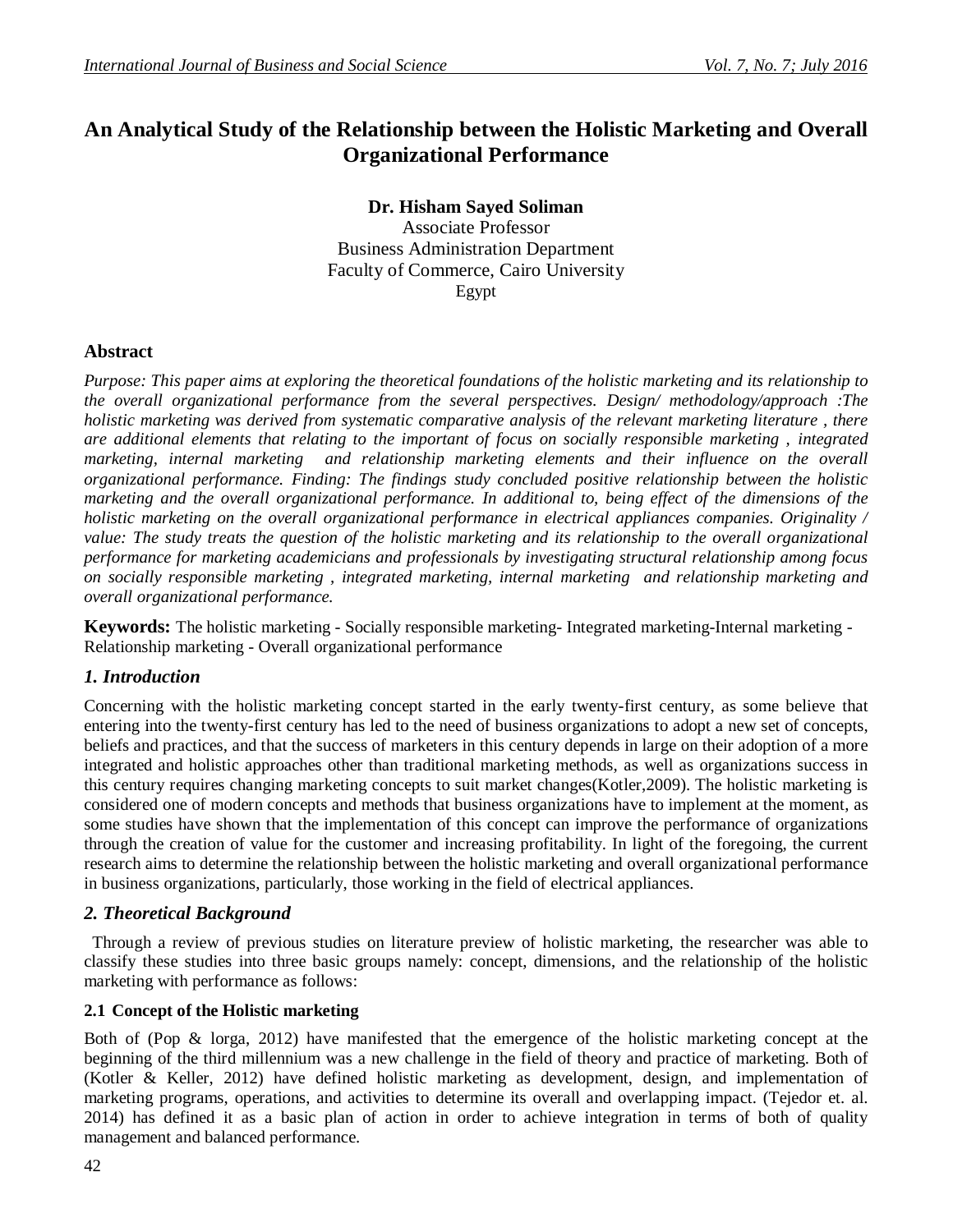But (Pop & Vladoi, 2009) have defined holistic marketing as expansion and application of the various processes and behaviors interrelated in the field of marketing, while (Agarwal, 2012) had defined it as an approach taking into account all the parties related to the business organization, such as customers, employees, suppliers, shareholders, and society and environment too. While both of (Lucassen & Jansen,2014) have defined holistic marketing as building mutual and satisfactory long-term relationships with the basic elements dealing with the organization in order to win and maintain its activity. Both of (Purcarea & Ratiu, 2011) have defined it as a developed marketing strategy seeking to reflect on business holistically, so that every aspect of the business would be taken into account precisely. (Magdolen, 2010) sees that the holistic marketing is a dynamic concept, meaning that everything in marketing is important, as it is an approach trying to discover and link marketing activities together, and is a new strategy depends on marketing skills and management quality. Finally, (Kotler  $\&$ et. al., 2009) has defined the holistic marketing as an approach of marketing, trying to discover and harmonize between the fields and complexities of marketing activities. In light of the foregoing, the researcher may define the holistic marketing, and consistent with the objectives of the present research, as follows: "The holistic marketing is a tool that includes four basic elements (relationship marketing, integrated marketing, internal marketing, socially responsible marketing), the implementation of this tool leads to improve overall organizational performance."

#### **2.2 Dimensions of the Holistic marketing**

Through reviewing marketing literature preview, it is obvious that there is a disagreement between the authors on holistic marketing dimensions, as (Wijayaet.al, 2011) has focused on three dimensions only of holistic marketing, namely: socially responsible marketing, integrated marketing and internal marketing. While both of (Pop& Vladoi, 2009) have manifested that there are four basic dimensions of the holistic marketing; socially responsible marketing, integrated marketing, internal holistic marketing and marketing with relations. The study of (Grundey, 2010) agreed with the previous study in that the holistic marketing dimensions are: socially oriented marketing, integration oriented marketing, internally oriented marketing, and relations oriented marketing. The study of (Cristina& Pop, 2009) explained that there are five dimensions of the holistic marketing, namely: socially responsible marketing, integrated holistic marketing, internal marketing, relationship marketing, and international marketing. On the other hand, the study of (Tejedor & et.al. 2014) had addressed holistic marketing dimensions in terms of three stages, namely; discovery of value, creation of value and delivery of value. Finally, the study of (Chandrasekar, 2011) was in agreement with the previous study in terms of that holistic marketing dimensions are: discovery of value, creation of value and delivery of value.

#### **2.3 The relationship between Holistic marketing and overall organizational performance**

The study of (Tushi, 2014) addresses the relationship between the holistic marketing strategies and fulfillment of the facility targets in the area of services, particularly in the banks where the holistic marketing strategies have been measured through integrated marketing, internal marketing and relationship marketing, as well as measuring the facility goals through one dimension, that is, customers satisfaction, which was measured by the product quality, loyalty, market share, and the rate of return on investment. The study concluded that the holistic marketing strategies lead to increased customer satisfaction, and in more details, the study found that there is a positive and significant impact of Integrated Marketing on product quality, market share and customer loyalty, and there was no positive impact on the rate of return on investment, but for internal marketing, it has a positive impact on the quality of the product, return on investment, and customer loyalty, while there was no impact on the market share, with regard to relationship marketing, it has a positive impact on product quality, market share, and rate of return on investment, and customer loyalty.

The study of (Augustine et. al., 2011) examined the life insurance company's orientation with holistic marketing in marketing their products in India, where 200 companies were selected, and the factor analysis method was used in data analysis. The study has arrived at a model of an international framework of the holistic marketing including value discovery, value creation, and value delivery, and this framework has helped life insurance companies in creating value for the customer, and could maintain and develop it. The study of (Patwardhan, 2014) has confirmed that there is a positive relationship between holistic marketing and firms performance, both industrial or service firms America, in environment of stability, (from 2002 to 2007) as well as environment of instability (from 2008 to 2011).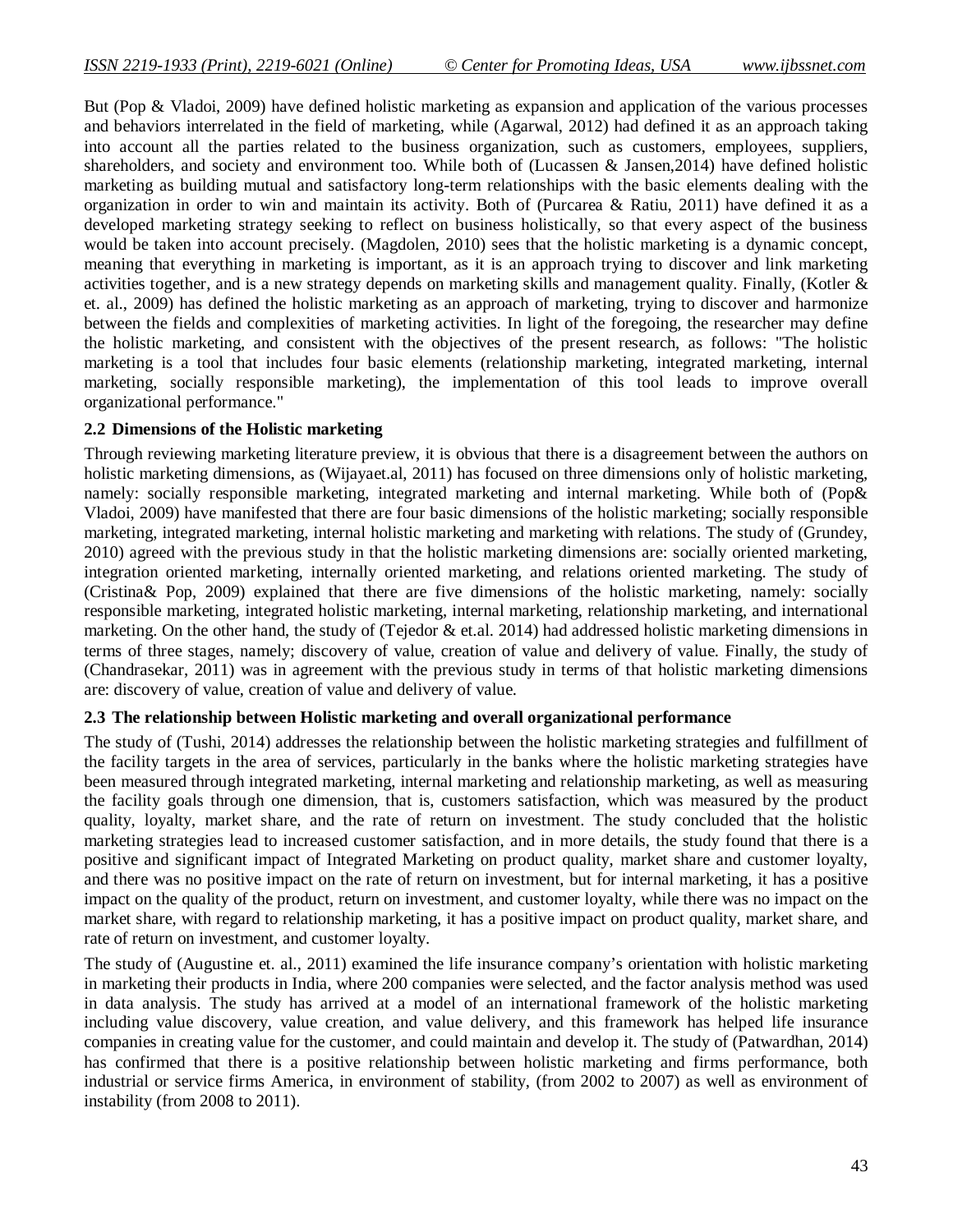The study of (Pongklee & Pawapootanont, 2011) has manifested that the holistic marketing has a significant and positive impact on both the leadership in marketing, strategic performance, and the mental image of the client. And the study of (Nigam, 2011) has manifested that the holistic marketing has multiple advantages, particularly for software companies, including; helping to focus and identify the direction, maintaining customers satisfaction, reducing marketing costs in the long term, outdoing competitors, the development of customer experience, innovation, product quality development, contributing to creating distinctive trade names and brands, attracting customers, services quality, improving relations with all parties, and achievement good names for companies. The study of (Pop & et.al. 2012) has added to the above advantages that the holistic marketing enables companies to satisfy its customer's requirements in the market. On the other hand, (Keellson, 2012) confirmed that the concept of the holistic marketing is not a super-excellent philosophy, and does not lead to performance of the businesses seamlessly, especially when these businesses include non-marketing activities, in this sense, the holistic marketing has failed in this strategy as opposed to the functional approach to marketing.

We conclude from previous studies the following:

- i. There is an acute shortage of previous studies, whether the Arabic or foreign, which addressed the relationship between the holistic marketing and overall organizational performance.
- ii. Previous studies differed in terms of the results of the holistic marketing impact on performance, as some studies have shown that there is the impact of the holistic marketing and its various dimensions on performance, while other studies found no effect of the holistic marketing, in particular on the businesses that do not include non-marketing activities, as well as, there are some dimensions of the holistic marketing have no impact on the performance.
- iii. Previous studies have focused primarily on the service sector, such as banks, insurance companies and software companies, while there was less interest in industrial companies in general and electrical appliances companies in particular.

#### *3. Problem of the Research*

It was apparent from the review of previous studies that there is a deficiency in these studies, whether the Arabic or the foreign ones, in relation with the topic of the holistic marketing and its relationship to overall organizational performance, both at the corporate level of different types in general or at the level of electrical appliances companies in particular, as well as that most of those studies did not provide a model in theory or in practice for the relationship between the holistic marketing and overall organizational performance in the electrical appliances companies. On the other hand, the researcher conducted an exploratory study through unstructured individual interviews with some officials in electrical appliances companies operating in Greater Cairo and new industrial cities. This study has revealed that there is a difference between the electrical appliances companies both in terms of the application of the holistic marketing or overall organizational performance.

In light of the foregoing, the main problem of the research is to "determine the relationship between holistic marketing and overall organizational performance in electrical appliances companies operating in the Greater Cairo and new industrial cities" and more specifically, this problem may be expressed in the form of a set of questions as follows:

- **-** Is there a relationship between the holistic marketing and overall organizational performance in the organizations subject to the study?
- **-** Is the application of the holistic marketing and its various dimensions different in the organizations under the study?
- **-** Is the overall organizational performance resulting from the holistic marketing application differs in the organizations in question?

## *4. Importance of the Research*

The importance of the research is apparent in two aspects, namely:

**4.1** Academic aspect, as the research represents an attempt to add to the Arabic library, that experiences- as far as the researcher's knowledge- scarcity of studies addressing the issue of the relationship between the holistic marketing and overall organizational performance.

**4.2** Practical aspect, as the research is important in the following points: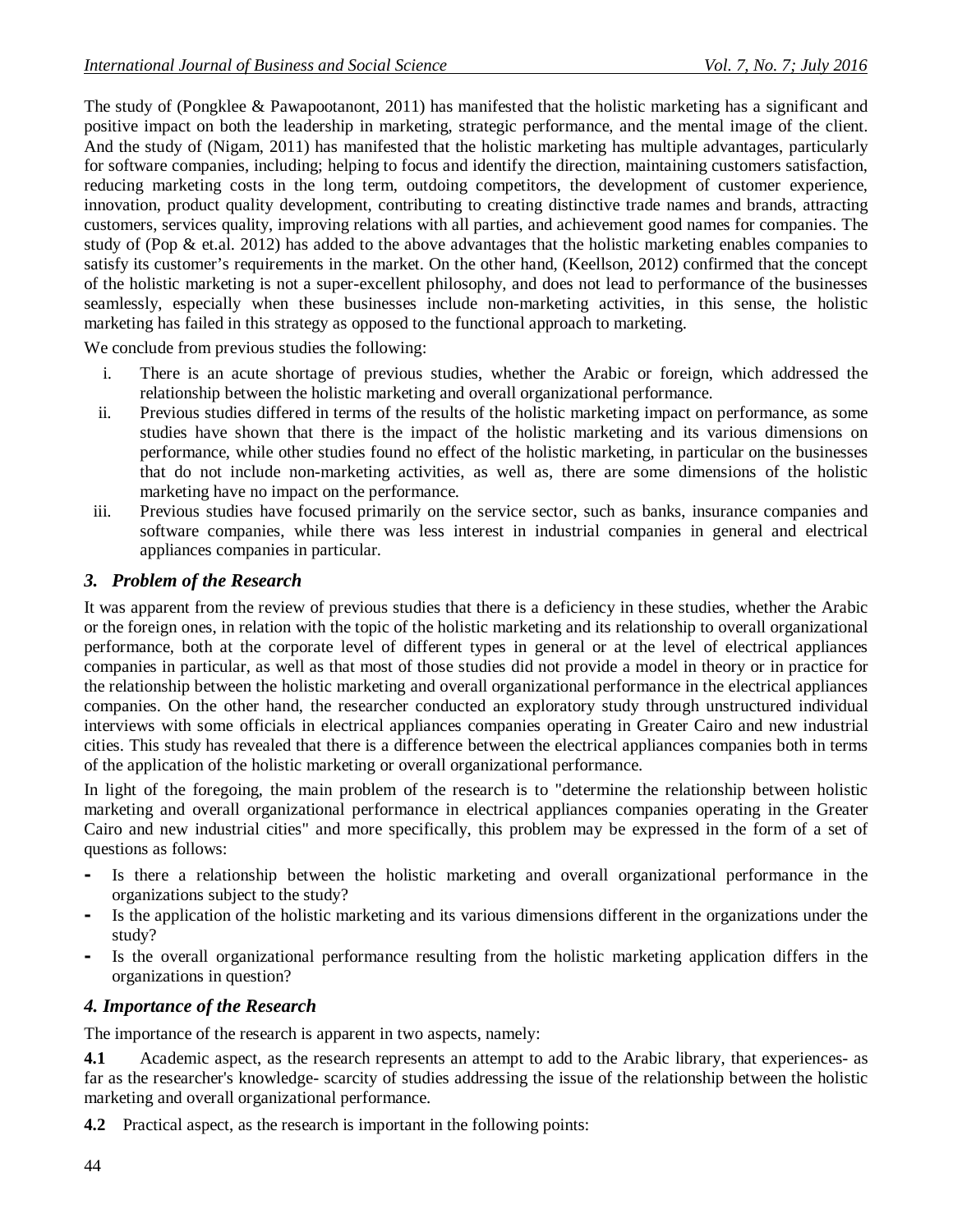- **4.2.1** To increase the attention to holistic marketing on the grounds that it is one of the basic factors that can contribute to the improvement of overall organizational performance in the organizations under study.
- **4.2.2** To disclose the holistic marketing elements not applicable in the organizations subject of research, which lead to the lack of efficiency and effectiveness of these organizations?

## *5. Objectives of the Research*

In light of the foregoing, the researcher defined the research objectives as follows:

**5.1** Theoretical origination of holistic marketing in terms of concept, and dimensions and its relationship to the overall organizational performance.

**5.2** To know the current status of the holistic marketing and overall organizational performance in the organizations under study.

**5.3** To establish a descriptive model proposed to measure the relationship between the holistic marketing and overall organizational performance in the organizations under study.

## *6. Variables of the Research*

Through a review of previous studies, a set of independent and dependent variables may be drawn, that fit the subject of the research as follows:

**6.1 Socially Responsible Marketing:** It means the commitment of marketing organizations (departments) to not harming the social environment and, to use its skills and resources whenever possible in the development of environment, and this variable will be measured through the following dimensions: Ethics, ecological context, legal considerations, and Social factors (kotler & et. al., 2009).

**6.2 Integrated Marketing:** It means a planned process designed to make sure that all marketing activities have been utilized in an integrated and balanced manner in order to create, communicate and deliver value to the customer and that these activities are appropriate all the time. This variable will be measured through the following dimensions; mix of products, prices, distribution channels, and marketing communications mix (kotler & et. al., 2009).

**6.3 Internal Marketing:** It means that each individual within the organization (whether in senior management or marketing department or other departments) embraces marketing principles appropriate for customer service. This variable will be measured through the following dimensions: marketing management, senior management, and other departments (kotler & et. al., 2009).

**6.4 Relationship Marketing:** It means the development and management of long-term relationships of trust with all parties in the marketing environment, such as customers, employees, marketing parties (suppliers, distributors, agencies, etc. ...), the financial community (shareholders, investors, analysts ... etc.). This variable will be measured through the following dimensions: trust, commitment, reliability (Tushi, 2014).

**6.5 Overall organizational performance:** This variable will be measured through the following criteria: increased market share, maintaining the current customers, attracting new customers, creating customer loyalty, increase of profits, increase in return on investment, creation positive mental image, high productivity, increased cash flow, and increased customer satisfaction (Zaman & et. al.,2012;Ismail & Alsadi,2010).

**6.6 Demographic characteristics:** This variable will be measured through the following variables: gender, educational qualification, age, years of experience, managerial level.

As for how to measure the above variables, it will be taken up later when dealing with data collection.

## *7. Hypotheses of the Research*

In light of the research problem and objectives, research hypotheses may be formulated as follows:

**7.1 H 1:** "It is expected that there is no statistical significant difference between the officials of the companies in question with regard to the lack of application of the holistic marketing in the companies under the study".

**7.2 H 2:** "It is expected that there is no statistical significant difference between the officials of the companies in question with regard to the non-development of overall organizational performance resulting from nonapplication of the holistic marketing in the companies under the study."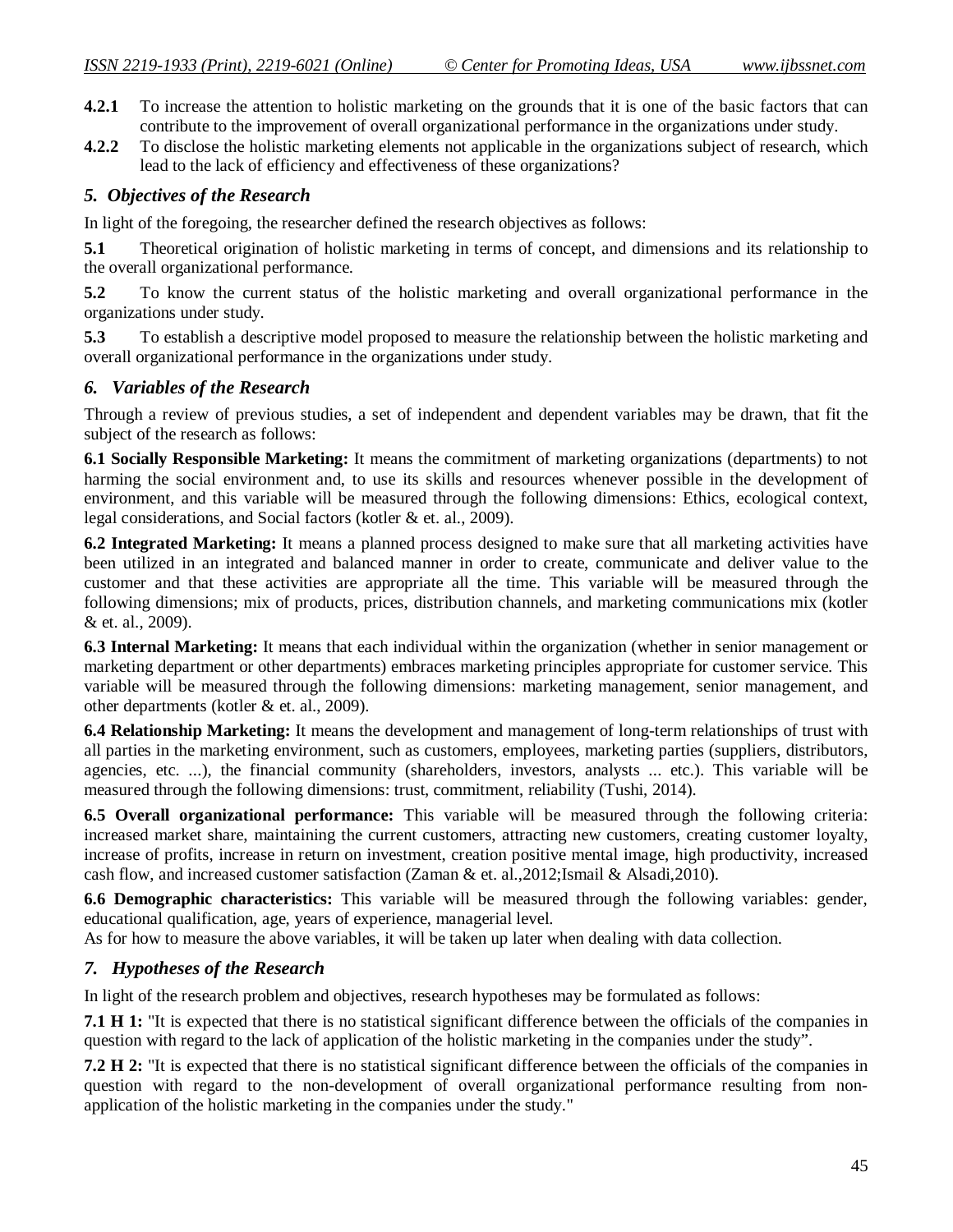**7.3 H 3:** "It is expected that there is no statistically significant relationship between the holistic marketing and overall organizational performance in the companies under study."

From this hypothesis, there is the following set of sub-hypotheses:

**H3.1** "It is expected that there is no statistically significant relationship between the socially responsible marketing and overall organizational performance."

**H.3.2** "It is expected that there is no statistically significant differences between the integrated marketing and overall organizational performance."

**H.3.3** "It is expected that there is no statistically significant relationship between the internal marketing and overall organizational performance."

**H.3.4** "It is expected that there is no statistically significant relationship between the relationship marketing and overall organizational performance."

#### *8. Methodology of the Research*

#### **8.1 Population and Sample of the Research**

*Population of the Research* is represented in all the officials in various departments in the electrical appliances companies operating in Greater Cairo and new industrial cities, as they have amounted to about 1009 officials, out of whom 245 are government and public business sector company's officials, and 764 private companies officials. The researcher has selected a stratified random sample of the size of 287 interviewees with coefficient of confidence of 95%, and limits of error  $\pm$  5%, using the following statistical equation:

$$
n = \frac{Npq}{(N-1)A + pq}
$$

Whereas:

- $n \rightarrow$  sample size.
- $N \rightarrow$  size of the population.
- $A \rightarrow B^2/4$ , where B is limits of error permissible, namely 5% at 95% level of confidence.
- $P \implies$  percentage of number of interviewees that has the characteristics subject to the research, namely 50%.
- q  $\leq$  Percentage of number of interviewees that has not the characteristics subject to the research, namely 50%.

The sample was distributed based on a pro-rata distribution, where a sample of interviewees in government and public business sector companies amounted to 70 interviewees, and a sample of interviewees in the private sector amounted to 217 interviewees.

#### **8.2 Sampling unit**

The sampling unit is represented in the official of the various departments, sections and units in the electrical appliances companies.

#### **8.3 Method of data collection and measurement**

The researcher relied on the personal interview method in data collection, because it is more convenient to the circumstances of the Egyptian and Arab environment(Bazara'a,1996), using a list of survey prepared by (Tushi, 2014), and the researcher modified this list, as the modified list included 29 items to measure the independent variable (the holistic marketing), and 10 items to measure the dependent variable (overall organizational performance), on Likert quintet scale, which ranges from "absolutely agree" and "absolutely disagree" and finally, certain closed-ended questions with multiple answers have been used to measure the demographic characteristics of the interviewees, and the following table (1) shows up how is the survey list is designed.

| <b>Question No.</b> | Phrase No. | <b>Number of phrases</b> | <b>Objective</b>                                              |
|---------------------|------------|--------------------------|---------------------------------------------------------------|
|                     | $1-8$      |                          | Measuring the availability of socially responsible marketing. |
| X1                  | $9 - 20$   | 12                       | Measuring the availability of Integrated Marketing.           |
|                     | $21-26$    |                          | Measuring the availability of internal marketing.             |
|                     | 27-29      |                          | Measuring the availability of Relationship Marketing.         |
| X2                  | $1 - 10$   | 10                       | Measuring the Overall organizational performance.             |
| $X3-x7$             |            |                          | Measuring demographic characteristics.                        |

#### **Table 1: Survey list design**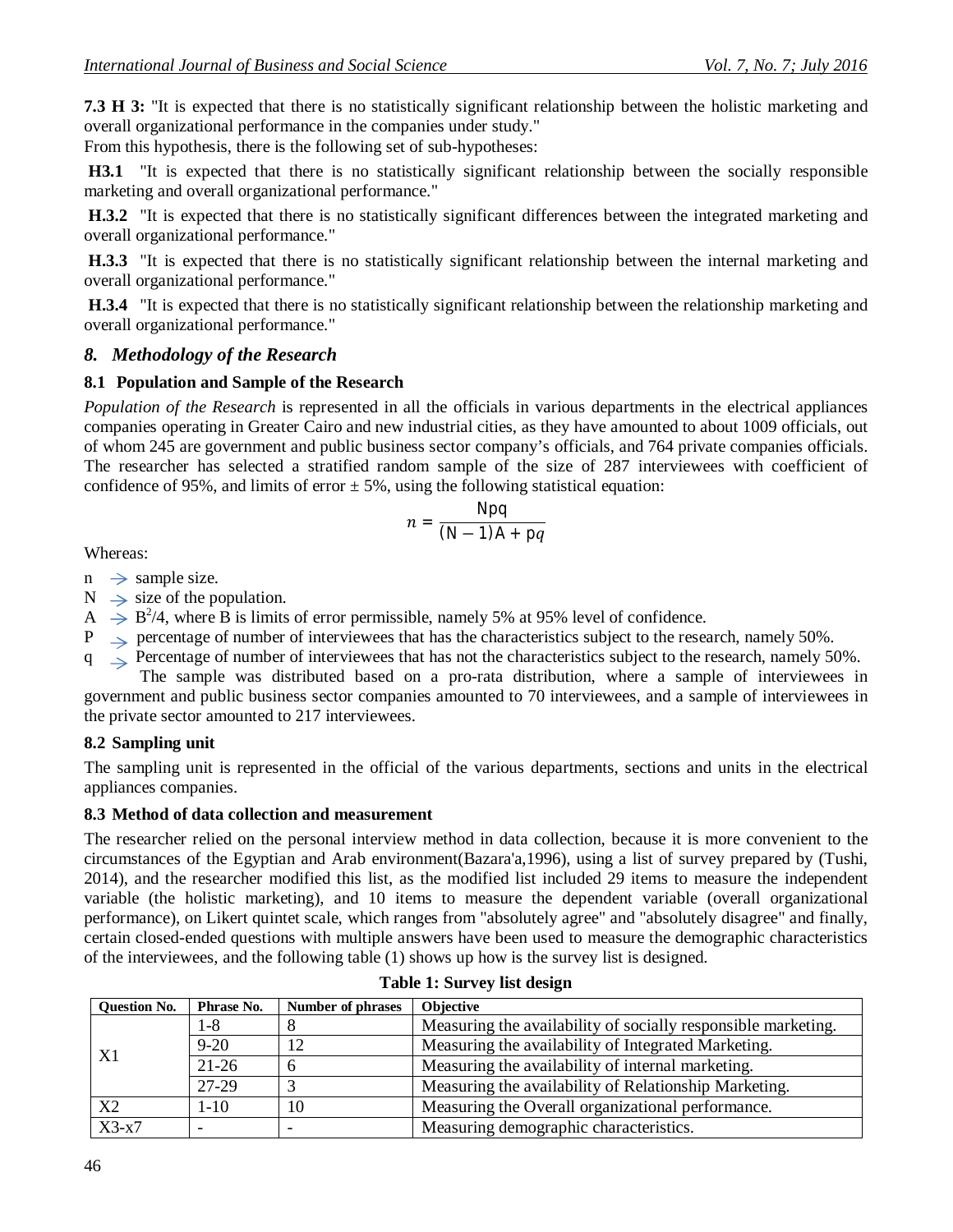#### **8.4 Data analysis method**

In general, the researcher has used (SPSS) program for introducing, scheduling, and analyzing data. analysis has been done at tow levels, namely:(a) descriptive statistics that consisted of frequencies, percentages, means, standard deviation ,and variation coefficient,(b) analytical statistics that consisted of reliability and validity test, spearman rank correlation, multiple regression analysis, and Mann-Whitney test(Edrees,2012).

#### *9. Field study and hypotheses testing:*

**9.1 Data collection and response rate** Data were collected through the personal interviews, using modified survey list, for about five months. The following table no. (2) Illustrates the number of distributed lists and retrieved and sound lists and response.

| <b>Description</b>                                                  | Number of<br>distributed lists sound lists | retrieved and | response |
|---------------------------------------------------------------------|--------------------------------------------|---------------|----------|
| Government & public business sector electrical appliances companies | 70                                         |               | 84%      |
| Private sector electrical appliances companies                      |                                            | 136           | 62.7%    |
| Total                                                               | 287                                        | 195           | 67.9%    |

#### **Table 2: Number of Distributed and retrieved and sound lists, and response rate**

It is apparent from the above table no. (2) That the response rate is about 67.9%, which is an acceptable percentage in the case of the social sciences, especially since a study conducted in Egypt had shown that the response rate in the case of reliance on the personal interview is approximately 67% (Bazara'a, 1996).

#### **9.2 Reliability and Validity Test**

The researcher tested the extent of consistency and self-reliability in the scales used in the research using of both coefficient of Cronbach's Alpha, and coefficient of self-reliability.

The following table no. (3) Illustrates consistency and self-reliability testing of the scales the researcher used at the first and the second attempts as follows:

| <b>First attempt</b>        |          |            |             |                                       | <b>Second attempt</b> |            |                |                              |
|-----------------------------|----------|------------|-------------|---------------------------------------|-----------------------|------------|----------------|------------------------------|
| Question                    | $Sub-$   | Number     |             | Value of Alfa   Value of Self-   Sub- |                       | Number     |                | Value of Alfa Value of Self- |
|                             | items    | of phrases | coefficient | reliability                           | items                 | of phrases | coefficient    | reliability                  |
|                             |          |            |             | coefficient                           |                       |            |                | coefficient                  |
|                             |          |            |             | $\theta$ alpha =                      |                       |            |                | $\theta$ alpha =             |
| <b>FIRST</b>                | 1-8      | 8          | 0.751       | 0.866                                 | $1-8$                 | 8          | 0.751          | 0.866                        |
|                             | $9 - 20$ | 12         | 0.709       | 0.842                                 | $9-19$                | 11         | 0.713          | 0.844                        |
|                             | $21-26$  | 6          | 0.623       | 0.789                                 | $20 - 25$             | 6          | 0.623          | 0.789                        |
|                             | 27-29    | 3          | 0.658       | 0.811                                 | $26 - 28$             | 3          | 0.658          | 0.811                        |
| <b>TOTAL</b>                |          | 29         | 0.779       | 0.882                                 | ۰                     | 28         | 0.781          | 0.883                        |
| $\vert$ SECOND $\vert$ 1-10 |          | 10         | 0.721       | 0.849                                 | ۰                     |            | $\blacksquare$ | $\blacksquare$               |

**Table 3: Consistency and self-reliability test of the scales used at the first and second attempts**

It is noticed from the above table no. (3), and according to first attempt and second attempt, that the degree of reliability and internal consistency of the scales used in this study are considered acceptable for all items, where coefficient alpha for all items ranging from 0.60, 0.80 (Sekaran, 1992), and the self-reliability coefficient came to all the list questions higher than 0.70, which indicates the presence of a high degree of self-reliability for the answers of the surveyed on the phrases contained at the list of the survey (Duggirala & et.al.,2008). With respect to the coefficient of total correlation with the rest of the variables in the same group, known as *Item-total correlation*, it was decided to exclude any of the variables subjected to the evaluation, in case it got a coefficient of total correlation, with the rest of variables, less than 0.30 (Edrees, 2010), because its exclusion will improve the consistency of the scale.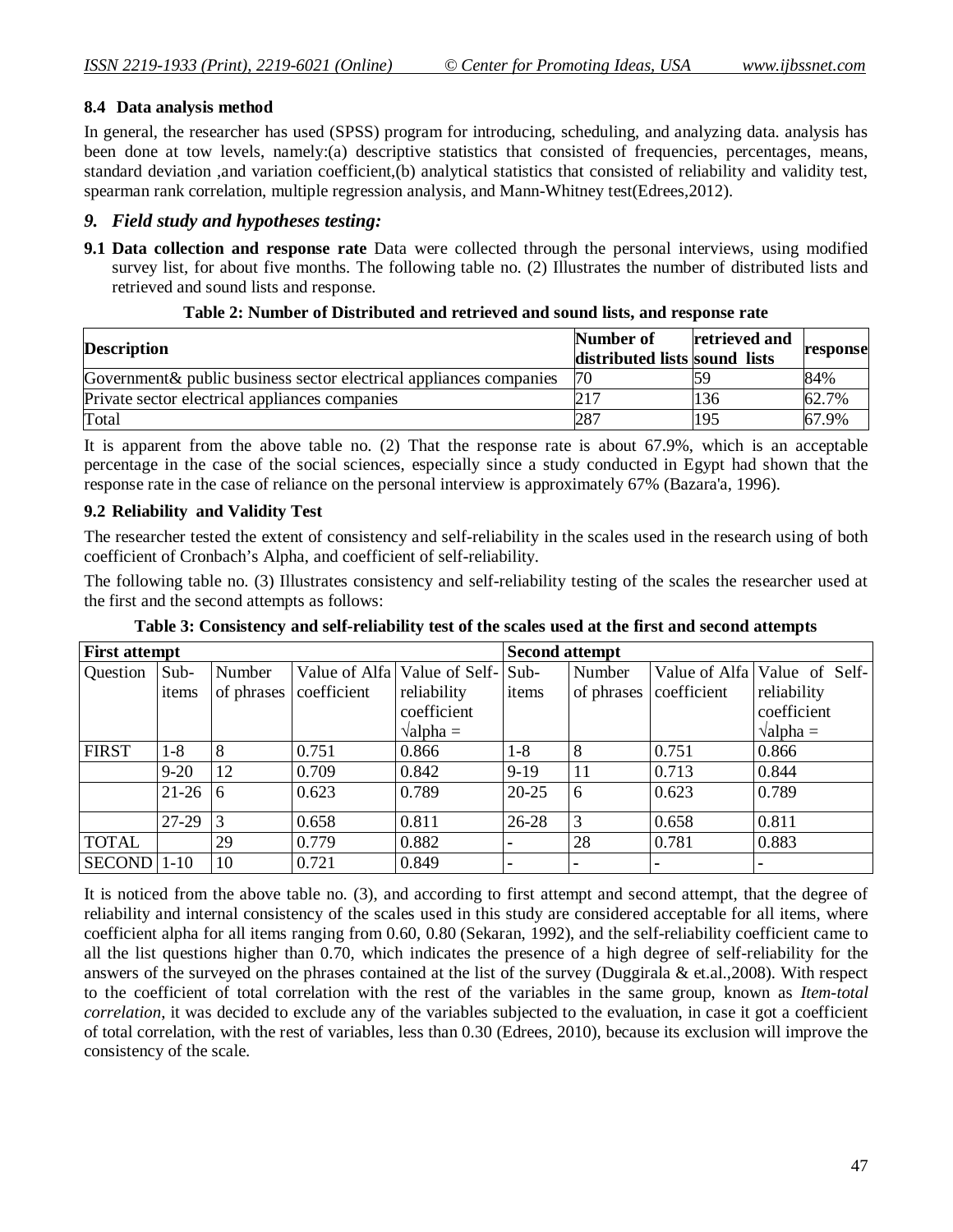According to the first attempt, and the application on the terms set out at the survey list, it is noticed that the coefficients of total correlation for each of the sub-variables for the first dimension of the first question (phrases from 1 to 8) are 0.611, 0.652, 0.541, 0.466, 0.623, 0.433, 0.675, 0.341, and for the second dimension (phrases from 9-20) are 0.721, 0.833, 0.538, 0.840, 0.631, 0.231, 0.543, 0.731, 0.744, 0.615, 0.611, 0.635, and for the third dimension (phrases from 21-26) are 0.622, 0.541, 0.671, 0.872, 0.663, 0.601, and for the fourth dimension (phrases from 27-29) are  $0.463$ ,  $0.515$ ,  $0.461$ , and as for the second question (phrases from 1-10) are  $0.841$ ,  $0.833$ . 0.730, 0.643, 0.734, 0.621, 0.522, 0.723, 0.844, 0.620. It is noticed that all previous coefficients of total correlation were greater than the standard pre-determined, that is, 0.30 except for the phrase No. (14) related to the discounts associated with each product according to market conditions, where it could not meet the predetermined standard (with a correlation coefficient less than 0.30), therefore, it was decided to exclude such phrase from gross scale of the holistic marketing, which led to that the number of variables the gross scale of the holistic marketing composed of, became28 rather than 29variables, and alpha correlation coefficient was applied again at the second attempt, where the alpha coefficients value became: for the first question; the phrases  $(1-8)$ = .751, and phrases (9-19) after deleting the phrase number (14)= 0.713, and phrases (20-25) =0.623, and phrases  $(26-28)$ = .658, where alpha coefficient for the total scale rose to .781 instead of .779, indicating that the deletion of the phrase No. (14) Has led to improved consistency of the scale, as well as the coefficient of self-reliability of the phrases (from 9-19) became 0.844 instead of 0.842.

#### **9.3 Characteristics of the Research Sample**

The following table no. (4) Illustrates the demographic characteristics of the officials in the electrical appliances companies subject to the study in terms of gender, educational qualification, managerial level, age, and years of experience.

| <b>Description</b>                                        | Governmental&<br>companies | <b>business</b><br><b>Public</b> | sector Private<br>companies | sector                   |
|-----------------------------------------------------------|----------------------------|----------------------------------|-----------------------------|--------------------------|
|                                                           | No.                        | $\frac{0}{0}$                    | No.                         | $\frac{1}{2}$            |
| <b>GENDER</b><br>$1-$                                     |                            |                                  |                             |                          |
| Male                                                      | 59                         | 100                              | 136                         | 100                      |
| Female<br>$\overline{\phantom{0}}$                        |                            |                                  |                             |                          |
| <b>TOTAL</b>                                              | 59                         | 100                              | 136                         | 100                      |
| $2 -$<br>educational QUALIFICATION                        |                            |                                  |                             |                          |
| <b>POST GRADUATE STUDIES</b>                              | 5                          | 9                                | 8                           | 6                        |
| UNIVERSITY DEGREE<br>$\blacksquare$                       | 52                         | 88                               | 127                         | 93                       |
| MIDDLE QUALIFICATION<br>$\overline{\phantom{0}}$          | $\overline{2}$             | 3                                |                             |                          |
| <b>TOTAL</b>                                              | 59                         | 100                              | 136                         | 100                      |
| 3- managerial LEVEL                                       |                            |                                  |                             |                          |
| <b>SENIOR</b><br>$\sim$                                   | 6                          | 10                               | 15                          | 11                       |
| <b>MIDDLE</b>                                             | 13                         | 22                               | $\overline{3}$              | $\overline{\mathcal{L}}$ |
| <b>LOWER</b><br>$\sim 100$                                | 40                         | 68                               | 118                         | 87                       |
| <b>TOTAL</b>                                              | 59                         | 100                              | 136                         | 100                      |
| 4- AGE                                                    |                            |                                  |                             |                          |
| 30-LESS THAN 40 YEARS<br>$\blacksquare$                   | $\overline{2}$             | 3                                | 24                          | 18                       |
| 40-LESS THAN 50 YEARS                                     |                            | 12                               | 99                          | 73                       |
| 50 YEARS AND ABOVE<br>$\blacksquare$                      | 50                         | 85                               | 13                          | 9                        |
| <b>TOTAL</b>                                              | 59                         | 100                              | 136                         | 100                      |
| <b>5- YEARS OF EXPERIENCE</b>                             |                            |                                  |                             |                          |
| 5-LESS THAN 10 YEARS                                      |                            |                                  | $\overline{2}$              | $\overline{2}$           |
| 10-LESS THAN 15 YEARS<br>$\blacksquare$                   | 3                          | 5                                | 36                          | $\overline{26}$          |
| 15-LESS THAN 20 YEARS                                     | 6                          | 10                               | 85                          | 63                       |
| <b>20 YEARS AND ABOVE</b><br>$\qquad \qquad \blacksquare$ | 50                         | 85                               | 13                          | 9                        |
| <b>TOTAL</b>                                              | 59                         | 100                              | $\overline{136}$            | 100                      |

| Table 4: Demographic characteristics of the research sample in the electrical appliances firms' subject of |  |
|------------------------------------------------------------------------------------------------------------|--|
| the study                                                                                                  |  |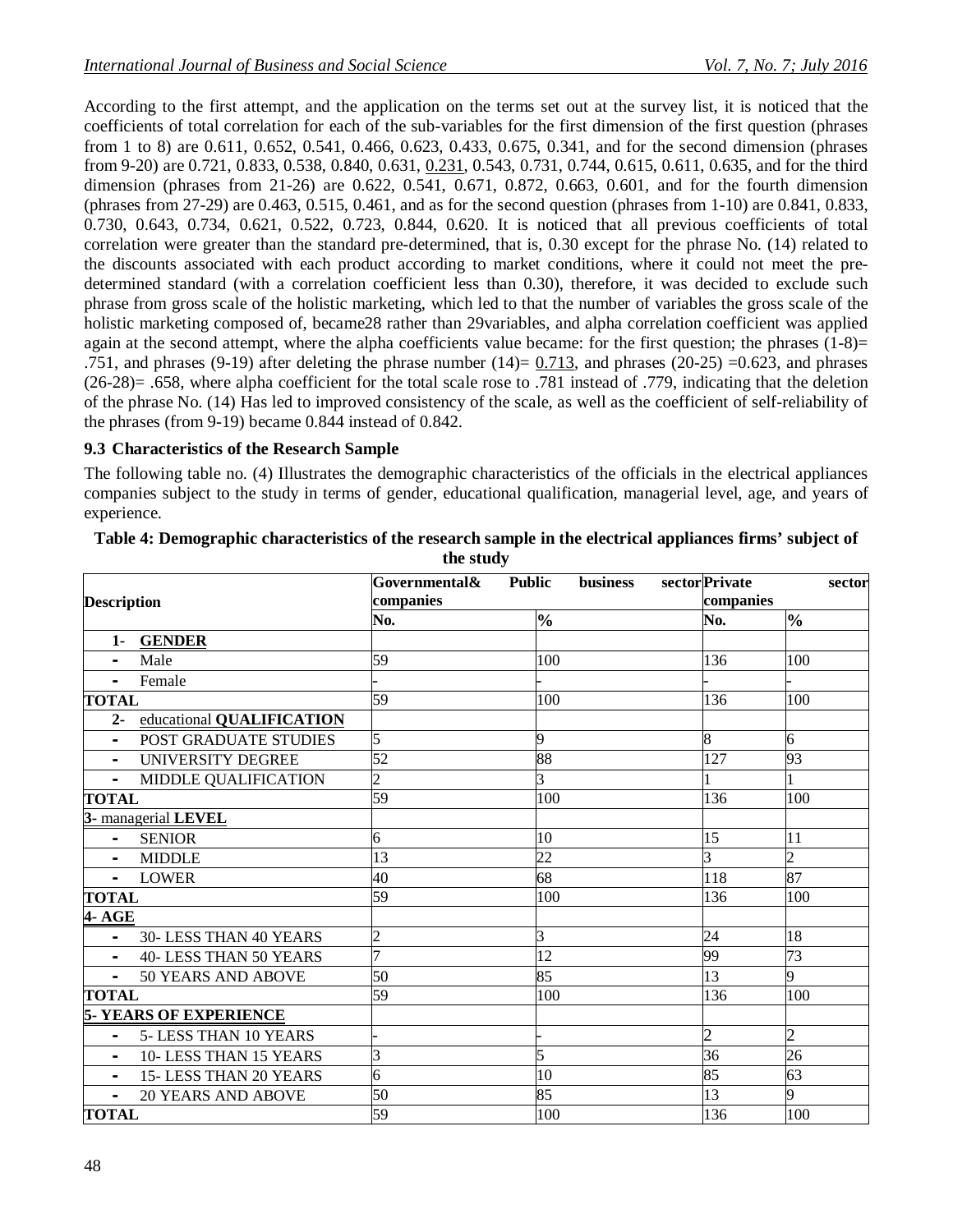It is apparent from the above table no. (4) That:

- **-** The percentage of male officials in the electrical appliances companies, in both of government, public business sector and private sector companies has reached 100% indicating these companies preference to employ males due to the nature of the work.
- **-** The percentage of officials with postgraduate studies in government, public business sector and private sector electrical appliances companies, have amounted to about 9%, 6%, respectively, which shows the attention of government and public business sector companies to attract scientific talents.
- **-** The percentage of officials at the middle management level in government, public business sector and private sector electrical appliances companies have reached 22%, 2%, respectively, which indicates that the organizational structures of government and public business sector companies are greater in length than private companies.
- **-** The percentage of officials in the electrical appliances companies at the age group of 50 years and above is the largest in government and public business sector companies than the private companies, where the percentage was 85%, 9%, respectively, indicating the higher experience of the officials in government and public business sector companies, compared to officials experience in the private sector companies.
- **-** The percentage of officials with experience of 20 years and over is larger in government and public sector electrical equipment companies than the private sector companies, where the percentage was 85%, 9%, respectively, indicating the high experience of the government and public business sector companies officials and this is consistent with what has been mentioned in the prior item .

#### **9.4 Testing Research Hypotheses**

#### **9.4.1 Testing the validity of the First hypothesis (availability of the holistic marketing)**

To validate the first hypothesis, the researcher calculated all the means, standard deviation, and coefficient of variation as shown in the following table (5).

|                | Holistic                | Government<br>companies |                       | and Public Business       | sector      | Private sector companies |                       |                           |        |
|----------------|-------------------------|-------------------------|-----------------------|---------------------------|-------------|--------------------------|-----------------------|---------------------------|--------|
| S.             | marketing<br>dimensions | mean $(*)$              | Standard<br>deviation | Coefficient<br>of variant | $Order(**)$ | mean                     | Standard<br>deviation | Coefficient<br>of variant | Order  |
|                | socially                | 2.13                    | 0.95                  | 45                        | Third       | 1.98                     | 0.28                  | 14                        | First  |
| 1              | responsible             |                         |                       |                           |             |                          |                       |                           |        |
|                | Marketing               |                         |                       |                           |             |                          |                       |                           |        |
| $\overline{2}$ | Integrated              | 1.94                    | 0.38                  | 20                        | First       | 2.6                      | 1.83                  | 70                        | Fourth |
|                | marketing               |                         |                       |                           |             |                          |                       |                           |        |
| 3              | Internal                | 3                       | 1.27                  | 42                        | Second      | 2.9                      | 1.61                  | 56                        | Third  |
|                | marketing               |                         |                       |                           |             |                          |                       |                           |        |
| $\overline{4}$ | Marketing<br>by         | 2.46                    | 1.39                  | 57                        | Fourth      | 3                        | 0.97                  | 32                        | Second |
|                | relations               |                         |                       |                           |             |                          |                       |                           |        |
|                | Holistic                | 2.3                     | 1.04                  | 45                        | Second      | 2.6                      | 0.87                  | 33                        | First  |
|                | marketing               |                         |                       |                           |             |                          |                       |                           |        |

**Table 5: The availability of the holistic marketing in the electrical appliances companies in under study**

*(\*) If item got 3 or less, it is not available if the race got more than 3 it is available.*

*(\*\*) Respectively, according to the coefficient of variation, which shows the extent of agreement in opinions about a particular variable, the smaller the coefficient of variation, the greater the degree of agreement of views on that variable, and vice versa, and is calculated as follows: (standard deviation ÷ mean) × 100.*

It is apparent in the above table no. (5) That:

- **-** The holistic marketing is generally not available in government, public sector, or private sector electrical appliances companies, where average for them was 2.3 degrees and 2.6 degrees respectively.
- **-** The holistic marketing dimensions not readily available in government and public business sector electrical appliances companies is integrated marketing, internal marketing, socially responsible marketing and relationship marketing with an average of 1.92, 3, 2.13, 2.46 degrees respectively, and in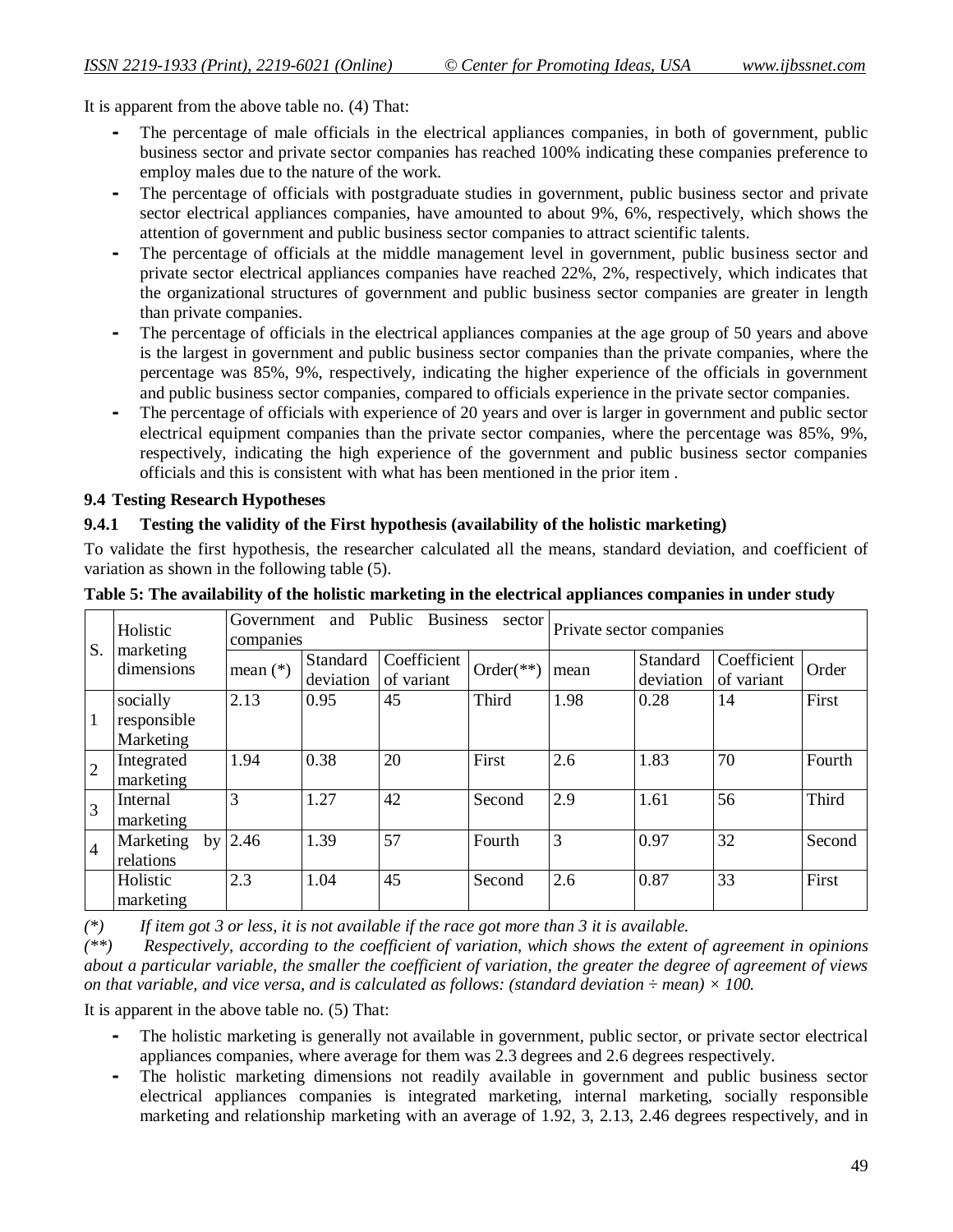the private sector companies, is socially responsible marketing, relationship marketing, internal marketing, and integrated marketing with an average of 1.98, 3, 2.9, 2.6 degrees respectively.

To state how significant are the differences between officials in government, public business sector and the private sector electric appliances companies in terms of unavailability of holistic marketing and its various dimensions, the researcher conducted Mann-Whitney test as shown in the following table (6).

#### **Table 6: How significant are the differences between the officials of the electrical appliances companies with regard to the unavailability of holistic marketing and its various dimensions**

|                                   | Government, Public business sector and private sector |              |               |
|-----------------------------------|-------------------------------------------------------|--------------|---------------|
| Description                       | electrical equipment companies                        |              |               |
|                                   | Mann-Whitney                                          | Level of     |               |
|                                   | value(z)                                              | significance | significance  |
| The Holistic marketing:           | $-1.401$                                              | 0.124        | insignificant |
| 1- socially responsible Marketing | $-0.922$                                              | 0.144        | insignificant |
| 2- Integrated marketing           | $-0.652$                                              | 0.227        | insignificant |
| 3- Internal marketing             | $-1.132$                                              | 0.202        | insignificant |
| 4-relationship Marketing          | $-0.366$                                              | 0.319        | insignificant |

It is apparent in the above table no. (6) That there are no statistically significant differences between the electric appliances companies officials in regard of the unavailability of holistic marketing and its various dimensions, and that any differences may be accidental. In general, through above analysis it is apparent the validity of the first hypothesis.

**9.4.2 Testing the validity of the Second Hypothesis (lack of organizational performance overall evolution resulting from non-application of holistic marketing)**

To prove the validity of the second hypothesis, the researcher conducted the calculations of the means, standard deviation and coefficient of variation as follows:

#### **Table (7): The extent of overall organizational performance non evolution resulting from the nonapplication of the holistic marketing in the electrical appliances companies under study, in the last five years**

|                | Overall<br>organizational companies                                               | Government | and                   | Public Business sector Private sector companies |         |      |                       |                          |                           |
|----------------|-----------------------------------------------------------------------------------|------------|-----------------------|-------------------------------------------------|---------|------|-----------------------|--------------------------|---------------------------|
| م              | performance indicators                                                            | mean       | Standard<br>deviation | Coefficient<br>of variation                     | Order   | mean | Standard<br>deviation | Coefficient<br>variation | $\operatorname{of}$ Order |
| $\mathbf{1}$   | share<br>Market<br>increased <sub>3</sub><br>significantly                        |            | 1.13                  | 38                                              | Third   | 2.65 | 1.22                  | 46                       | fifth                     |
| $\overline{2}$ | we could keep existing customers 2.24<br>significantly                            |            | 1.25                  | 56                                              | Seventh | 3.3  | 1.71                  | 52                       | sixth                     |
| $\overline{3}$ | we could attract new customers 3.1<br>significantly                               |            | 2.95                  | 95                                              | Tenth   | 2.7  | 1.01                  | 37                       | second                    |
| $\overline{4}$ | customer loyalty rose to $an 1.15$<br>unexpected degree                           |            | 0.23                  | 20                                              | First   | 1.24 | 1.02                  | 82                       | ninth                     |
| $\overline{5}$ | profit increased significantly                                                    | 2.23       | 1.87                  | 84                                              | Ninth   | 2.65 | 1.66                  | 63                       | eighth                    |
| 6              | rate of return on investment has 2.14<br>increased significantly                  |            | 1.13                  | 53                                              | Sixth   | 1.88 | 1.02                  | 54                       | seventh                   |
| 7              | we could create a positive mental 2.01<br>image of our company among<br>customers |            | 1.61                  | 80                                              | Eighth  | 1.21 | 0.25                  | 21                       | first                     |
| $\overline{8}$ | productivity rose sharply                                                         | 3.71       | 0.96                  | 26                                              | Second  | 3.14 | 2.66                  | 85                       | tenth                     |
| 9              | cash flow increased significantly 2.27                                            |            | 1.18                  | 52                                              | Fifth   | 2.51 | 1.05                  | 42                       | fourth                    |
| 10             | customer satisfaction increased 2.81<br>satisfactorily                            |            | 1.29                  | 46                                              | Fourth  | 2.95 | 1.15                  | 39                       | third                     |
|                | general average of the overall <sup>2.47</sup><br>organizational performance      |            | 1.37                  | 55                                              | Second  | 2.42 | 1.14                  | 47                       | first                     |

It is apparent in the above table no. (7) That: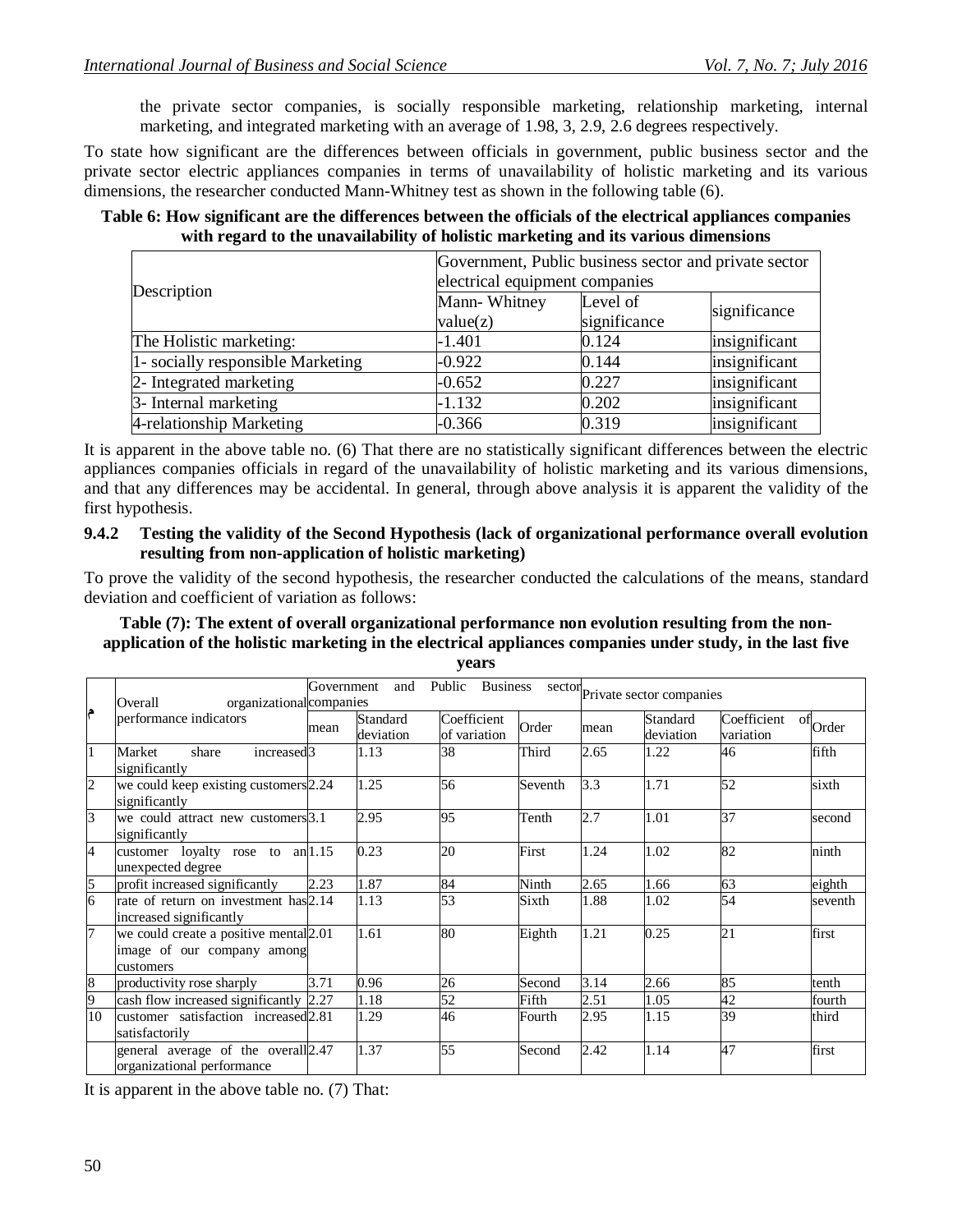- **-** The development of the overall organizational performance is generally unavailable in government, public business sector and private sector electrical appliances companies, where the average for them was 2.47, 2.42 degrees, respectively.
- **-** The overall organizational performance dimensions most readily unavailable in electrical appliances companies in the government, the public business sector is the customer loyalty, where the average reached up to 1.15 degrees, and in the private sector companies, was able to create a positive mental image of the company, where the average has amounted to 1.21 degrees.

To illustrate how significant are the differences between the officials of the electrical appliances companies in the government, public business sector and private sector with respect to the lack of evolution of the overall organizational performance resulting from non-application of the holistic marketing, the researcher used Mann-Whitney as shown in the following table (8).

**Table (8): How significant are the differences between the officials of the electrical appliances companies with regard to the lack of evolution of the overall development of organizational performance resulting from the non-application of the holistic marketing during the last five years**

|                                             | Government, public business              |       |               |
|---------------------------------------------|------------------------------------------|-------|---------------|
| <b>Description</b>                          | Mann-Whitney value Level of significance |       | significance  |
| Overall organizational-0.621<br>performance |                                          | 0.123 | insignificant |

It is apparent from the above table no. (8),that there is no statistically significant differences between officials in government, public business sector and private sector electrical appliances companies with respect to the organizational performance overall evolution resulting from the non-application of the holistic marketing, and that any differences could be accidental. In general, through the above analysis it is clear the validity of the second hypothesis.

#### **9.4.3 Testing the validity of the third Hypothesis (the relationship between the holistic marketing and overall organizational performance)**

To validate the third hypothesis, the researcher used several statistical tools to clarify the relationship between the holistic marketing (and its various dimensions) and overall organizational performance, and following the results of third hypothesis analysis.

#### **9.4.3.1 Determination of how is the correlation between the holistic marketing (and its various dimensions) and overall organizational performance**

The researcher used matrix of spearman rank correlation to determine the strength and direction of the relationship between holistic marketing (and its various dimensions) and overall organizational performance as shown in the following table (9).

| Description                       | Overall organizational performance |                       |               |
|-----------------------------------|------------------------------------|-----------------------|---------------|
|                                   | Correlation degree                 | Level of Significance | Significance  |
| Holistic marketing:               | 0.714                              | 0.000                 | Significant   |
| 1- socially responsible Marketing | 0.121                              | 0.164                 | insignificant |
| 2- Integrated marketing           | 0.754                              | 0.000                 | Significant   |
| 3- internal marketing             | 0.690                              | 0.000                 | Significant   |
| 4-relationship Marketing          | 0.734                              | 0.000                 | Significant   |

#### **Table 9: Degree and significance of the correlation between the holistic marketing (and its various dimensions) and Overall organizational performance in the companies under study**

It is apparent from the above table no. (9) As follows:

**-** There is a strong positive direct statistically significant correlation between holistic marketing and the overall organizational performance in general, where coefficient of correlation was 0.714 at significance level less than 0.01.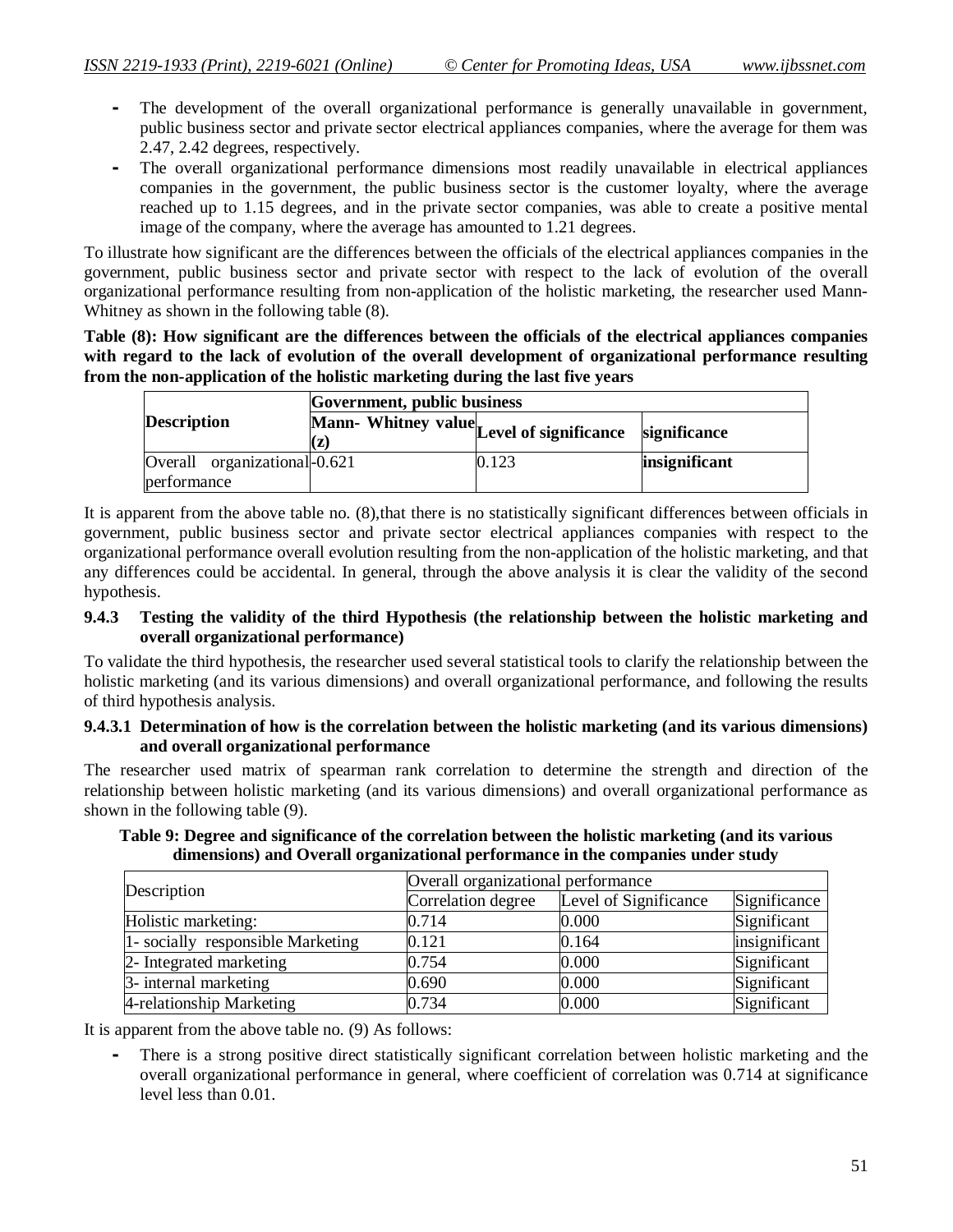- **-** There is a strong positive direct statistically significant correlation between both of the integrated marketing and internal marketing and relationship marketing, and overall organizational performance, where correlation coefficients were  $0.754$ ,  $0.690$ ,  $0.734$ , respectively, at significance level less than  $0.01$ .
- **-** There is no statistically significant correlation between marketing social responsibilities and overall organizational performance, where the correlation coefficient was 0.121 at the significance level of 0.164 and this level of significance is non-significant.

#### **9.4.3.2 Determination of the form of relationship controlling independent and dependent variables**

To recognize the form of the relationship governing the independent and dependent variables, and verify that there is a relationship between the independent variables of concern, and the dependent variable, the researcher used method of multiple regression analysis, as shown in the following table (10).

#### **Table (10): The relationship between the holistic marketing and overall organizational performance (Multiple regression analysis outputs)**

| S.<br><b>Holistic marketing elements</b><br>determination $R^2$<br>regression Beta<br>correlation R<br>$\overline{1}$<br>0.121<br>0.27<br>0.07<br>$\overline{c}$<br>0.014<br>0.31<br>0.10<br>$\overline{3}$<br>0.110<br>0.24<br>0.06<br>$\frac{4}{5}$<br>0.127<br>0.37<br>0.14<br>0.101<br>0.28<br>0.08<br>$\overline{6}$<br>0.032<br>0.26<br>0.07<br>7<br>0.29<br>0.111<br>0.08<br>$\overline{8}$<br>0.108<br>0.33<br>0.11<br>9<br>0.011<br>0.31<br>0.10<br>$\overline{10}$<br>0.335<br>0.70<br>0.49<br>$(*)$<br>$\overline{11}$<br>0.77<br>$0.59*$<br>$(**)$<br>0.298<br>$\overline{12}$<br>$(*)$<br>0.354<br>0.64<br>0.41<br>13<br>$(*)$<br>0.322<br>0.81<br>0.66<br>14<br>0.122<br>0.25<br>0.06<br>---------<br>15<br>0.342<br>0.77<br>0.59<br>$(*)$<br>16<br>0.386<br>0.69<br>$(*)$<br>0.48<br>$\overline{17}$<br>0.112<br>0.30<br>0.09<br>---------<br>18<br>0.225<br>0.58<br>$(**)$<br>0.76<br>19<br>0.23<br>0.05<br>0.046<br>20<br>$\overline{0.77}$<br>0.241<br>0.59<br>$(***)$<br>21<br>0.73<br>$(*)$<br>0.311<br>0.53<br>$\overline{22}$<br>0.314<br>$(*)$<br>0.68<br>0.46<br>23<br>(**)<br>0.220<br>0.64<br>0.41<br>0.344<br>0.79<br>0.62<br>$(*)$<br>$\overline{25}$<br>0.230<br>$\overline{(*)}$<br>0.80<br>0.64<br>26<br>0.312<br>$(\ast)$<br>0.75<br>0.56 |
|---------------------------------------------------------------------------------------------------------------------------------------------------------------------------------------------------------------------------------------------------------------------------------------------------------------------------------------------------------------------------------------------------------------------------------------------------------------------------------------------------------------------------------------------------------------------------------------------------------------------------------------------------------------------------------------------------------------------------------------------------------------------------------------------------------------------------------------------------------------------------------------------------------------------------------------------------------------------------------------------------------------------------------------------------------------------------------------------------------------------------------------------------------------------------------------------------------------------------------------------------------------------------|
|                                                                                                                                                                                                                                                                                                                                                                                                                                                                                                                                                                                                                                                                                                                                                                                                                                                                                                                                                                                                                                                                                                                                                                                                                                                                           |
|                                                                                                                                                                                                                                                                                                                                                                                                                                                                                                                                                                                                                                                                                                                                                                                                                                                                                                                                                                                                                                                                                                                                                                                                                                                                           |
|                                                                                                                                                                                                                                                                                                                                                                                                                                                                                                                                                                                                                                                                                                                                                                                                                                                                                                                                                                                                                                                                                                                                                                                                                                                                           |
|                                                                                                                                                                                                                                                                                                                                                                                                                                                                                                                                                                                                                                                                                                                                                                                                                                                                                                                                                                                                                                                                                                                                                                                                                                                                           |
|                                                                                                                                                                                                                                                                                                                                                                                                                                                                                                                                                                                                                                                                                                                                                                                                                                                                                                                                                                                                                                                                                                                                                                                                                                                                           |
|                                                                                                                                                                                                                                                                                                                                                                                                                                                                                                                                                                                                                                                                                                                                                                                                                                                                                                                                                                                                                                                                                                                                                                                                                                                                           |
|                                                                                                                                                                                                                                                                                                                                                                                                                                                                                                                                                                                                                                                                                                                                                                                                                                                                                                                                                                                                                                                                                                                                                                                                                                                                           |
|                                                                                                                                                                                                                                                                                                                                                                                                                                                                                                                                                                                                                                                                                                                                                                                                                                                                                                                                                                                                                                                                                                                                                                                                                                                                           |
|                                                                                                                                                                                                                                                                                                                                                                                                                                                                                                                                                                                                                                                                                                                                                                                                                                                                                                                                                                                                                                                                                                                                                                                                                                                                           |
|                                                                                                                                                                                                                                                                                                                                                                                                                                                                                                                                                                                                                                                                                                                                                                                                                                                                                                                                                                                                                                                                                                                                                                                                                                                                           |
|                                                                                                                                                                                                                                                                                                                                                                                                                                                                                                                                                                                                                                                                                                                                                                                                                                                                                                                                                                                                                                                                                                                                                                                                                                                                           |
|                                                                                                                                                                                                                                                                                                                                                                                                                                                                                                                                                                                                                                                                                                                                                                                                                                                                                                                                                                                                                                                                                                                                                                                                                                                                           |
|                                                                                                                                                                                                                                                                                                                                                                                                                                                                                                                                                                                                                                                                                                                                                                                                                                                                                                                                                                                                                                                                                                                                                                                                                                                                           |
|                                                                                                                                                                                                                                                                                                                                                                                                                                                                                                                                                                                                                                                                                                                                                                                                                                                                                                                                                                                                                                                                                                                                                                                                                                                                           |
|                                                                                                                                                                                                                                                                                                                                                                                                                                                                                                                                                                                                                                                                                                                                                                                                                                                                                                                                                                                                                                                                                                                                                                                                                                                                           |
| $\overline{2}4$                                                                                                                                                                                                                                                                                                                                                                                                                                                                                                                                                                                                                                                                                                                                                                                                                                                                                                                                                                                                                                                                                                                                                                                                                                                           |
|                                                                                                                                                                                                                                                                                                                                                                                                                                                                                                                                                                                                                                                                                                                                                                                                                                                                                                                                                                                                                                                                                                                                                                                                                                                                           |
|                                                                                                                                                                                                                                                                                                                                                                                                                                                                                                                                                                                                                                                                                                                                                                                                                                                                                                                                                                                                                                                                                                                                                                                                                                                                           |
|                                                                                                                                                                                                                                                                                                                                                                                                                                                                                                                                                                                                                                                                                                                                                                                                                                                                                                                                                                                                                                                                                                                                                                                                                                                                           |
|                                                                                                                                                                                                                                                                                                                                                                                                                                                                                                                                                                                                                                                                                                                                                                                                                                                                                                                                                                                                                                                                                                                                                                                                                                                                           |
|                                                                                                                                                                                                                                                                                                                                                                                                                                                                                                                                                                                                                                                                                                                                                                                                                                                                                                                                                                                                                                                                                                                                                                                                                                                                           |
|                                                                                                                                                                                                                                                                                                                                                                                                                                                                                                                                                                                                                                                                                                                                                                                                                                                                                                                                                                                                                                                                                                                                                                                                                                                                           |
|                                                                                                                                                                                                                                                                                                                                                                                                                                                                                                                                                                                                                                                                                                                                                                                                                                                                                                                                                                                                                                                                                                                                                                                                                                                                           |
|                                                                                                                                                                                                                                                                                                                                                                                                                                                                                                                                                                                                                                                                                                                                                                                                                                                                                                                                                                                                                                                                                                                                                                                                                                                                           |
|                                                                                                                                                                                                                                                                                                                                                                                                                                                                                                                                                                                                                                                                                                                                                                                                                                                                                                                                                                                                                                                                                                                                                                                                                                                                           |
|                                                                                                                                                                                                                                                                                                                                                                                                                                                                                                                                                                                                                                                                                                                                                                                                                                                                                                                                                                                                                                                                                                                                                                                                                                                                           |
|                                                                                                                                                                                                                                                                                                                                                                                                                                                                                                                                                                                                                                                                                                                                                                                                                                                                                                                                                                                                                                                                                                                                                                                                                                                                           |
| 27<br>0.351<br>0.69<br>$(*)$<br>0.48                                                                                                                                                                                                                                                                                                                                                                                                                                                                                                                                                                                                                                                                                                                                                                                                                                                                                                                                                                                                                                                                                                                                                                                                                                      |
| 28<br>0.088<br>0.34<br>0.12                                                                                                                                                                                                                                                                                                                                                                                                                                                                                                                                                                                                                                                                                                                                                                                                                                                                                                                                                                                                                                                                                                                                                                                                                                               |
| Multi-correlation coefficient in the model as a<br>0.677<br>whole R                                                                                                                                                                                                                                                                                                                                                                                                                                                                                                                                                                                                                                                                                                                                                                                                                                                                                                                                                                                                                                                                                                                                                                                                       |
| Coefficient of determination in the model as a<br>0.458<br>whole $\mathbf{R}^2$                                                                                                                                                                                                                                                                                                                                                                                                                                                                                                                                                                                                                                                                                                                                                                                                                                                                                                                                                                                                                                                                                                                                                                                           |
| The value of "F" calculated in the model as a whole $68.21$                                                                                                                                                                                                                                                                                                                                                                                                                                                                                                                                                                                                                                                                                                                                                                                                                                                                                                                                                                                                                                                                                                                                                                                                               |
| The level of statistical significance<br>0.01                                                                                                                                                                                                                                                                                                                                                                                                                                                                                                                                                                                                                                                                                                                                                                                                                                                                                                                                                                                                                                                                                                                                                                                                                             |

(\*) Level of statistical significance <0.01 according to "T" Test.

(\*\*)Level of statistical significance of .01, according to "T" test.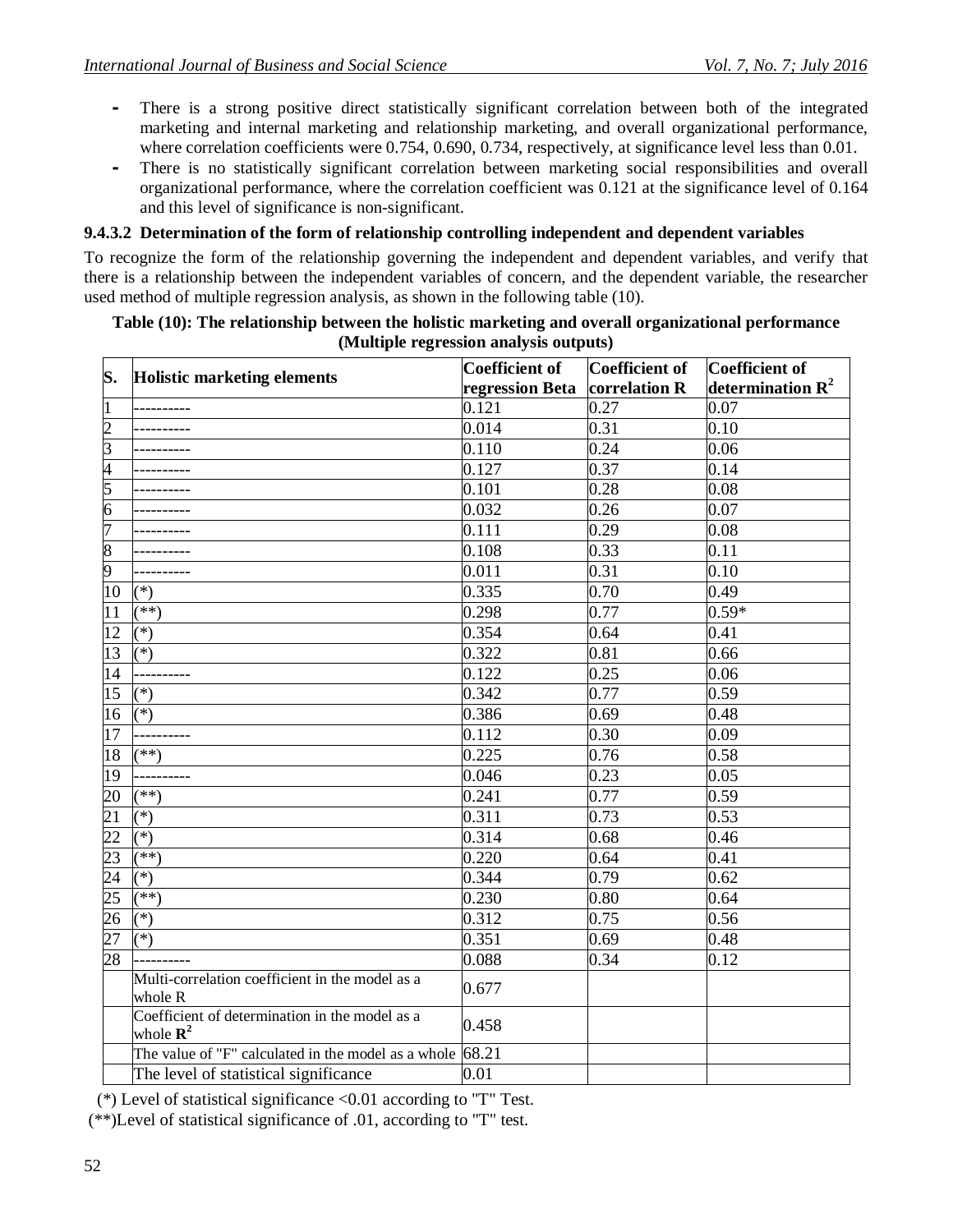It is apparent from the above table no. (10) As follows:

- **-** Multiple regression analysis showed the presence of a statistically significant relationship in the model as a whole at the significance level of .01 (according to the test "F").
- The determination coefficient  $(R^2)$  reached 0.458 in the sense that the overall dimensions of marketing explain approximately 45.8% of the overall organizational performance, while the rest of the ratio of 54.2%, a so-called unexplained change in the sense that it can be interpreted in other variables.
- **-** the results of multiple regression analysis- using the method of Regression Stepwise- explained variables of the holistic marketing that have statistically significant relationship with overall organizational performance for companies under study, according to the outputs of this analytical method, it has been shown that, of variables of the holistic marketing subject to the analysis (28 variable), there are 15 variables only associated relationship statistically significant at a significance level of less than .01, .01 (according to the test "t") with overall organizational performance as shown in table No. (10). these are the variables are as follows: to provide a variety of products to meet different customer needs, pledged after service sales, determining the price is fair and commensurate with the nature of each product, not to exaggerate the target profit margin, control of distribution channels to ensure the provision of quality services, to try to have the product available in all distribution outlets, the use of an appropriate promotional mix to the nature of the products, the direction of the marketing department to push and motivate its members on an ongoing basis, the attention of senior management to provide the necessary resources for marketing activity, the other departments of the organization to provide the necessary assistance for the success of marketing activity, work within the organization as a team, always work to communicate with employees, work on improving the performance of employees through incentives and training, seeking to support the bridges of trust with the various parties, and to abide by all the undertakings and contracts with various parties. In general, it is apparent from the above analysis the nonvalidity of the third hypothesis.

#### *10. Findings and Recommendations*

#### **10.1 Findings**

The research concerned with investigating and analysis of the relationship between the holistic marketing and overall organizational performance in the electrical appliances companies operating in the Greater Cairo and new industrial cities, where in the light of this, some findings have been reached as follows:

- **10.1.1** The holistic marketing is generally not available in government, the public sector, and the private sector electrical appliances companies.
- **10.1.2** The development of the overall organizational performance is generally not available in government, public business sector, and private sector electrical appliances companies.
- **10.1.3** There is a strong positive direct statistically significant correlation between the holistic marketing and its various dimensions (integrated marketing, internal marketing and relationship marketing),and overall organizational performance in general, while there is no statistically significant between the later dimension of holistic marketing, namely socially responsible marketing, and overall organizational performance.

#### **10.2 Recommendations**

In light of the results of the current study, the researcher recommends the electrical appliances companies to adopt the proposed study model and modified in the light of the results of the study as shown in the following figure (1):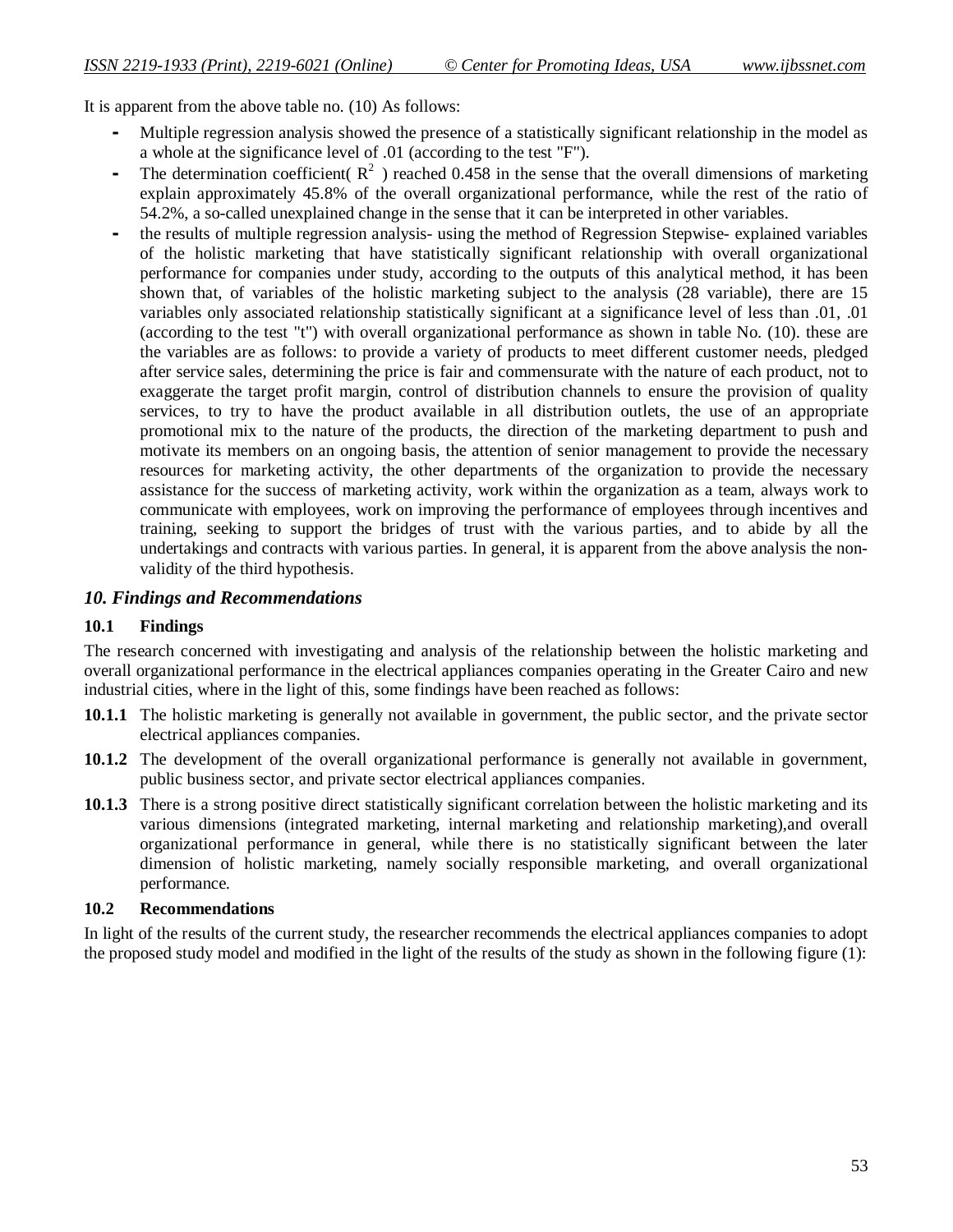

#### **Fig. 1: Proposed study model: the relationship between the holistic marketing and the overall organizational performance**

The researcher can illustrate the features of this proposed and modified model, as follows:

#### **1. The proposed framework for the holistic marketing**

#### *1.1* **integrated marketing:** *Where the following should be taken into account:*

The need to improve the products on an ongoing basis, the importance of providing a variety of products to meet customer needs, must be obliged with providing services after sales, it is necessary to determine the price fairly and commensurate with the nature of each product, it is important not to exaggerate the target profit margin, must deal with the distribution channels according to the nature of each product, the need to have the product available in all distribution outlets, it is important that the promotional campaigns are appropriate to the nature of products, the need to use an appropriate of promotional mix to the nature of the products and it is important to pay attention to the public relations to improve the mental image of the organization.

#### *1.2* **Internal marketing:** *Where the following should be taken into account:*

The need for the marketing department to pay and motivate its members on an ongoing basis, the importance of senior management to pay attention to provide the necessary resources for marketing activity, the other departments in the organization must operate to provide the necessary assistance for the success of marketing activity, the need to work within the organization as a team, it is important to work always to communicate with workers and must seek to improve the performance of employees through incentives and training.

#### *1.3* **Relationship Marketing:** *Where the following should be taken into account:*

The need to support the bridges of trust with the various parties, must abide by all the undertakings and contracts with various parties and it is important that the products are reliable in different circumstances.

#### **2. The proposed framework for measuring overall organizational performance**

As long as there is a significant relationship between the holistic marketing (Integrated Marketing- internal marketing – relationship Marketing) and overall organizational performance, as clarified by the results of the field study, it is important for electrical appliances companies to measure the return of holistic marketing (overall organizational performance), thus the researcher suggests a methodology to measure such return, which implies ten criteria, namely: market share, retain existing customers, attract new customers, customer loyalty, profits, return on investment, the mental image of the Organization by the clients to, productivity, cash flow, customer satisfaction.

#### **3. Future Researches**

The researcher suggests to academics and researchers some researches that can be studied in the future, namely: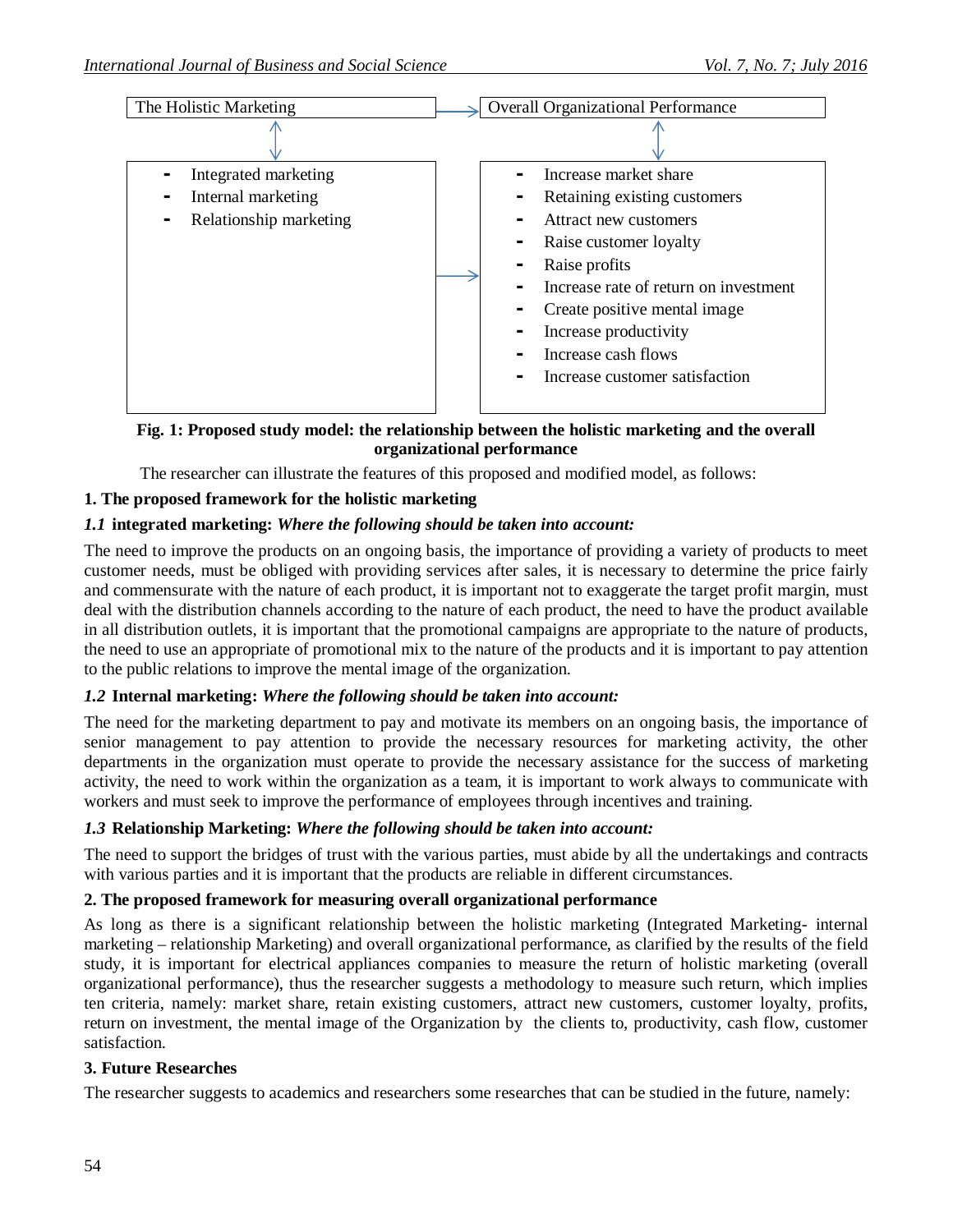- **-** Study the relationship between the holistic marketing and overall marketing performance in the electrical appliances companies in A.R.E.
- **-** Study the relationship between the holistic marketing and overall organizational performance (comparative study) by application on electrical appliances companies in A.R.E, and those operating in other developed countries.
- **-** Study the role of holistic marketing in supporting the regulatory decisions in the electrical appliances companies in A.R.E.

#### *References*

- Abu Goma'a, Naeem Hafez (2009). Fundamentals and Methods of Scientific Research in Management. Cairo: The Arab Organization for Administrative Development.
- Agarwal,A.(2012,oct.23,). "Concept of Holistic Marketing". Available:
	- https://www.projectguru.in/publications/concept-of-holistic-marketing/.
- Ashour, Suheir Kamel & Salem, Samia Abu El Ftouh (2011) . Introduction in Analytical Statistics. Fourth edition. Cairo: the Statistics Institute.
- Augustine, R. & et.al. (2011). "An Empirical Study on Marketing Orientation Employed life Insurance Companies in Kerala, India". Journal of Marketing & Management, 2(2),91-107.
- Bashir, Saad Zaghloul(2003). You're Guide to the Statistical Program (SPSS). Baghdad: Arab Institute for Training& Statistical Research.
- Bazara'a, Mahmoud Sadek (1996). Marketing Research for Planning, Control and Marketing Decision Making. Cairo: Bookshop of the Faculty of Commerce, Cairo University.
- Beerli, A. &et.al. (2001). "A Model of Customer Loyalty in the Retail Banking Market". European Journal of Marketing, 38(1/2),253-275.
- Chandrasekar, K.S. (2011). "An Empirical Study on Marketing Orientation Employed by Life Insurance Companies". Journal of Marketing and Management, 2(2), 91-107.
- Cristina, P.E. & Pop, N.A. (2009)."Particularities of the Marketing Activity in the Insurance Industry". Available:http://www.steconomice.uoradea.ro/anale/volume/2009/v4-management-and-arketing/159.pdf.
- Duggirala, M. &et.al. (2008), "Patient-perceived Dimensions of Total Quality Service in Health Care". Benchmarking: An International Journal, 15(5), 560-583.
- Edrees, Sabet Abdel Rahman & Sabry, Doaa Mohamed (2010, July, October). "The analysis of the job satisfaction for both of the faculty members and the assisting staff members in the Egyptian public universities (applied study on Menouffeya University)". Journal of New Horizons for Commercial Studies, (3 & 4), 20-21.
- Edrees, Sabet Abdel Rahman(2012). Marketing Research, Methods of Measurements, Analysis and Hypotheses Testing . Alexandria: El Dar El Game'eya.
- El Sayyad, Galal Mustafa & Galal, Mustafa Mustafa (2013). Statistical Sampling. Cairo: Ain Shams Bookshop.
- Grundey, D.(2010)."The Marketing Philosophy and Challenges for the New Millennium". Scientific Bulletin-Economic Sciences, 9 (15), 169-180.
- Hassan, EL Sayed Mohammed Abu Hashem (2006)." The Psychometric Properties For Measurement Tools in Research Psychological and Educational Using SPSS". Available: http://faculty.ksu.edu.sa/70810/DocLib5/Forms/AllItems.aspx.
- Ismail, S.T. &Alsadi, B.Y. (2010)."Relationship Marketing and Organizational Performance Indicators". European Journal of Social Sciences, 12(4), 545-557.
- Kanavos, George& Miller, Dun (2004). Statistics for People of Commerce, Modern Approach. translated to Arabic by Sultan Mohamed Abd El Hamid .Riyad: Dar El Mareekh.
- Keelson, S.A. (2012)."The Evolution of the Marketing Concepts", Online Journal of Social Sciences Research, 1(2), 35-41.
- Kortam, Wael( 2011). Marketing Research .Cairo: Publishing Center, Cairo University.
- Kotler, P. & et.al. (2009), Marketing Management. Singapore: Prentice Hall.
- Kotler, P & Keller, K.L.(2012). Marketing Management. N.J.: Pearson Prentice Hall.
- Ling,A.P.A.& et.al.(2012)."Deriving Consensus via Multi criteria Decision Making Methodology". Business Strategy Series, 13(1),3-12.